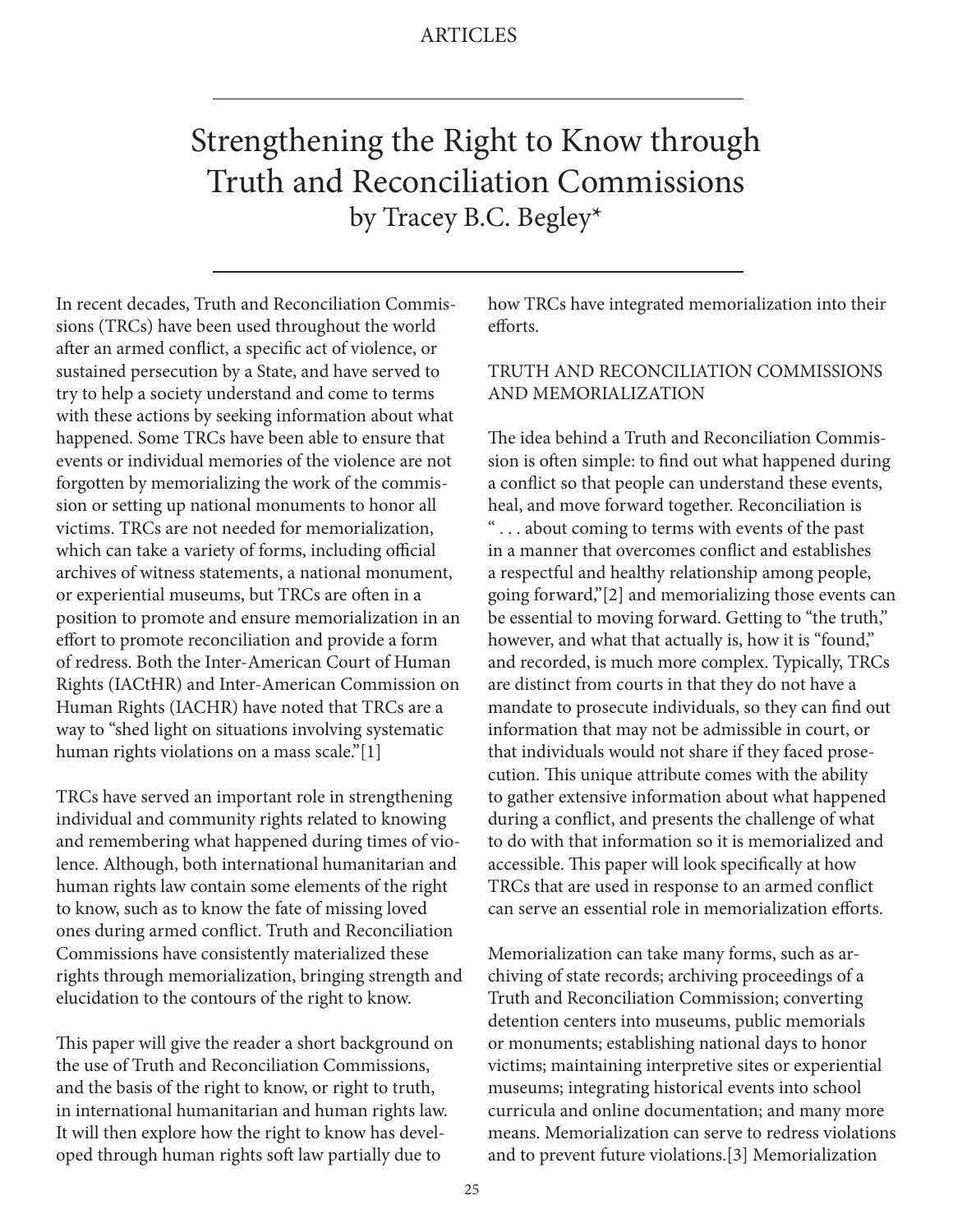can be focused on the individual (e.g., specifically naming victims on a monument—or can be focused on the collective (e.g., dedicating a monument to "all victims" of a certain event). While transitional justice is often approached from a legal perspective, there is also an important role for arts and culture.[4]

## RIGHT TO KNOW/RIGHT TO TRUTH AND THE DUTY TO REMEMBER

Truth and Reconciliation Commissions have made great headway in encouraging and implementing memorialization projects. Both international human rights law (IHRL) and international humanitarian law (IHL) speak to this innate desire to understand what happened to loved ones during an armed conflict or other acts of violence. When TRCs are set up in the aftermath of armed conflict, there are pertinent aspects of IHL that may come into play, and, arguably, even the human rights aspect of the right to know stem out of these explicit IHL obligations. While human rights treaties do not explicitly provide for a victims' "right to know" or the "right to truth," actors in the international community —including some UN bodies, the IACHR, and IACtHR — have extrapolated the right to know from other rights.[5] TRCs have relied on many sources for these inferences, including the Universal Declaration of Human Rights, the American Convention on Human Rights, and the American Declaration on the Rights and Duties of Man.[6] TRCs have played a pivotal role in further articulating and trying to implement these rights, as discussed below.

#### INTERNATIONAL HUMANITARIAN LAW

Often, but not always, TRCs are set up in the wake of an armed conflict. International humanitarian law, which applies during armed conflict and may apply to certain issues in the aftermath of a conflict, includes provisions relating to both knowing what happened to loved ones and reparations for violations.[7] The Fourth Geneva Convention of 1949 and Additional Protocol I of 1977 require parties to an international armed conflict to account for those who are missing. [8] Additionally, the Third Geneva Convention provides for an Information Bureau that would actually centralize and transmit information between parties in regard to civilians and combatants who are missing.[9] These provisions were envisioned to be used during an armed conflict, but people often remain missing

long after a conflict has ended, and parties continue to be obligated to account for them.[10] Indeed, the Customary International Humanitarian Law Study conducted by the International Committee of the Red Cross (ICRC) provides that "each party to the conflict must take all feasible measure to account for persons reported missing as a result of an armed conflict and must provide their family members with information it has on their fate," which applies in both international and non-international armed conflicts.[11]

Further, IHL rules on the prohibition of enforced disappearances, the requirement to respect family life, and the obligation to record all available information prior to the disposal of the dead further strengthen the obligation on parties to account for people during and after an armed conflict.[12] There may be different mechanisms capable of sharing information, such as the Information Bureau that is described for use in international armed conflicts. Although normally at the end of an armed conflict, TRCs are also a mechanisms by which to determine where people may have perished, conduct investigations and gather witness testimonies to try to provide information about the fate of loved ones.

Many TRCs are able to recommend or provide reparations to those affected by violations, and those reparations may take the form of memorialization. IHL also provides obligations in regard to providing "compensation" to victims, which is a form of reparations. Article 91 of Additional Protocol I provides that "a Party to the conflict which violates the provisions of the Conventions or of this Protocol shall, if the case demands, be liable to pay compensation."[13] This provision existed in the 1907 Hague Convention before the 1977 Protocols were negotiated, and is intended to apply to all parties regardless of which side "wins" the conflict.[14] Sandoz, Swinarski, and Zimmerman discuss in their commentaries, that the term compensation could mean material goods, money, or other services.[15] The term "compensation" does not necessarily encompass as many forms as is understood in the use of "reparations," but, nevertheless, it is clear that the drafters of AP I intended for some kind of amends when there were violations by the Armed Forces of one of the Parties to the conflict.[16] AP I applies only in international armed conflict, so there is a narrower scope of the application of Article 91. The ICRC Customary International Humanitarian Law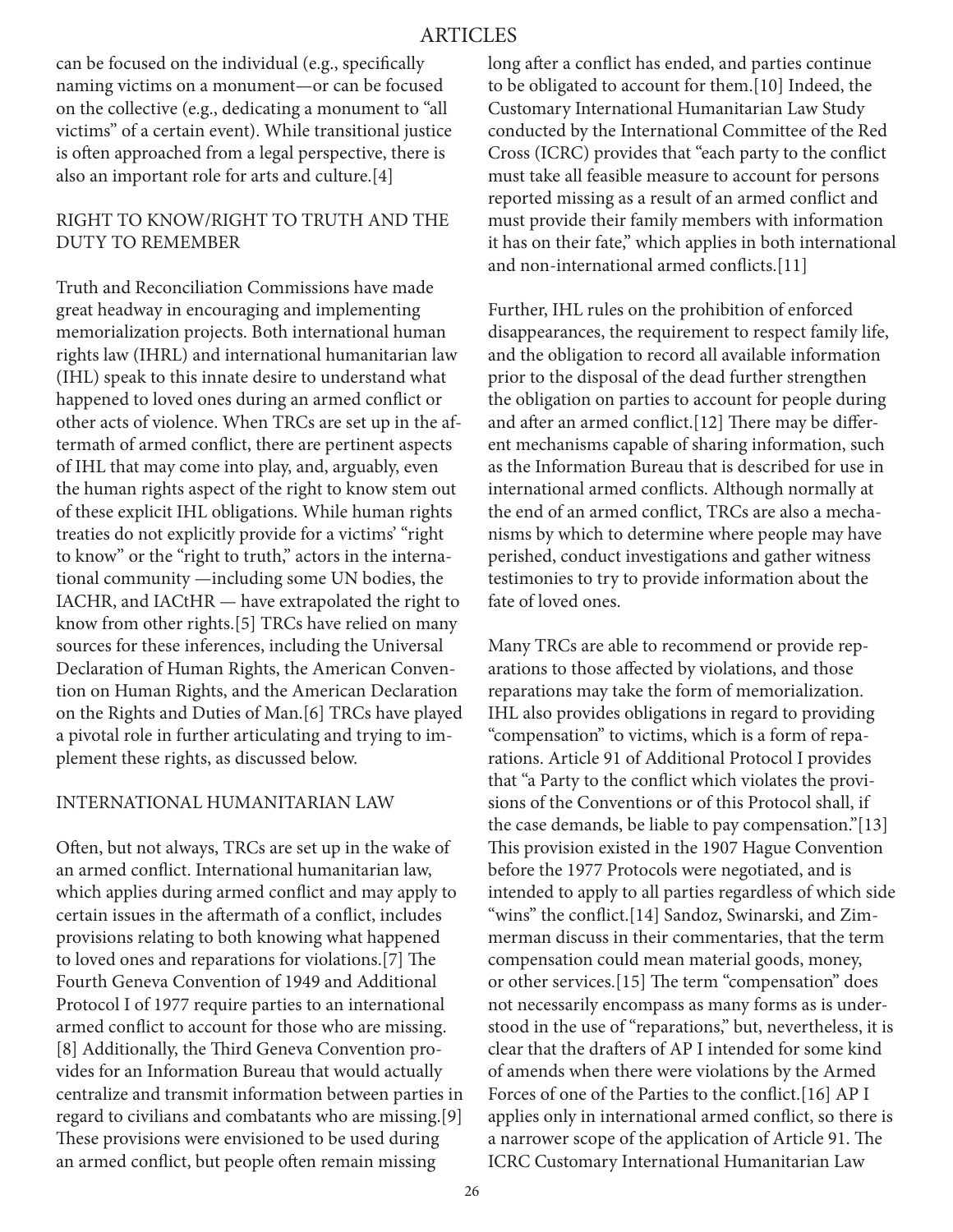### ARTICLES

Study, however, provides that in both international and non-international armed conflict "a State responsible for violations of international humanitarian law is required to make full reparation for the loss or injury caused."[17]

#### INTERNATIONAL HUMAN RIGHTS LAW AND DEVELOPMENTS THROUGH TRCS

There are no human rights treaties that explicitly provide for a "right to know" or "right to truth," but this right has developed through soft law, and particularly through case law, in the Inter-American Human Rights System. Arguably, the right to know has partially advanced through the inclusion of memorialization in recommendations by TRCs.

In 1983, Argentina set up a body to look into what happened to people who had been disappeared, known as the National Commission on the Disappeared.[18] Although it was not officially called a truth commission, it is the first widely known use of such a body. The term "truth commission" later came to be used with the setup of such commissions in Chile and El Salvador in the early 1990s.[19] A Truth and Reconciliation Commission (TRC) was famously set up in South Africa in 1995, and since then TRCs have become widely known as a transitional justice tool to move a society from armed conflict to peace and stability.[20]

These initial truth commissions began to pave the way for memorialization efforts. The report from the South African TRC report specifically recommended using memorialization efforts[21], as did the reports from Guatemala,[22] El Salvador,[23] and Argentina. [24] Recommendations included having a national day to remember the victims, naming public schools, highways and buildings after victims, and constructing national parks and monuments in commemoration of victims.

Coming out of this wave of foundational and inspirational TRCs, in 1997, the United Nations Sub-Commission on the Prevention of Discrimination and Protection of Minority Rights requested a study on "the impunity of perpetrators of human rights violations."[25] In the ensuing report, author Louis Joinet wrote that from the 1970s-1990s, the international community approached perpetrators of human rights violations in a spectrum, beginning from granting amnesty and ending in the 1990s with an Inter-American Court decision that amnesty is incompatible with the right to a fair hearing before an impartial and independent court.[26]

Importantly, the Joinet report lays out 42 principles in regard to human rights violations. The principles fall into three categories, and clearly draw on the work of the TRCs in trying to help elucidate egregious events. The categories were: a. the victims' right to know; b. the victims' right to justice; and c. the victims' right to reparations.[27] He wrote that the victims' "right to know" is paralleled by States' corollary "duty to remember."[28] The "right to know," draws "upon history to prevent violations from recurring in the future," and the "duty to remember" guards "against the perversions of history that go under the names of revisionism and negationism."[29] He argues that both the right and the duty serve to unearth information about violations so that they cannot be erased from society's memory and may serve to prevent future violations. Joinet explains that one method to seek this truth is through extrajudicial commission of inquiry, and, indeed, this report was written just a few years after the first TRC was established in South Africa, which included recommendations to include "symbolic reparation(s)" such as "identifying a national day of remembrance and reconciliation, erection of memorials and monuments, and the development of museums."[30]

Joinet's third set of principles is the victims' right to reparations, which is deeply established in international law.[31] Reparations may include reinstitution, compensation, or rehabilitation.[32] While reparations are often determined on an individual level (e.g., providing monetary compensation for property loss, or medical treatment for injuries suffered during a conflict), they may also be provided in a collective manner. "Collective measures of reparation involve symbolic acts such as annual tributes of homage to the victims or public recognition by the State of its responsibility, which help to discharge the duty of remembrance and help restore victims' dignity."[33]

In 2005, Diane Orentlicher wrote an update to Joinet's 1997 report. Writing eight years later, Orentlicher was able to draw on the practice of a number of Truth and Reconciliation Commissions and developments in in-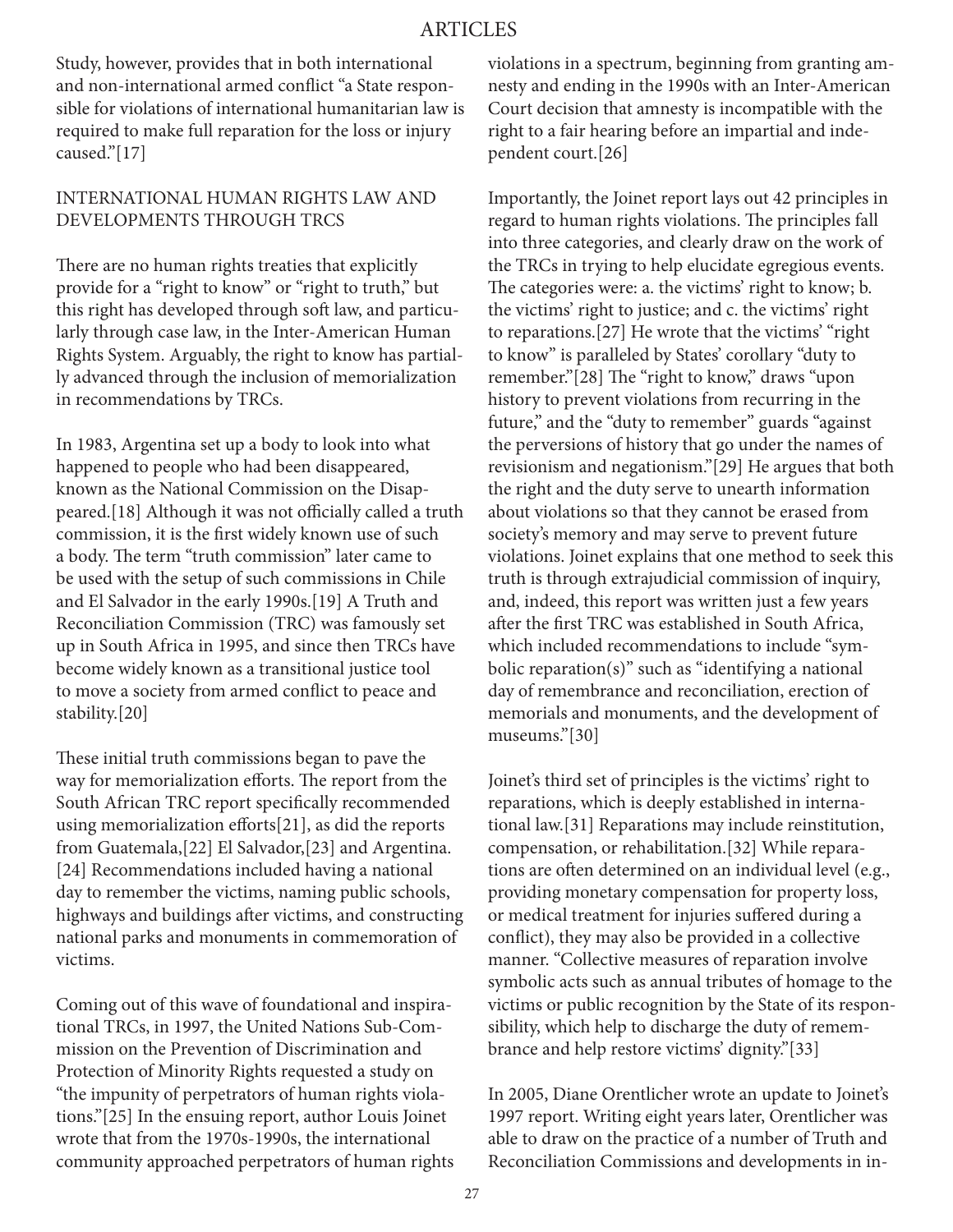

WOMAN LIGHTING BUTTER LAMPS ON KATHMANUD, NEPAL BY FLICKR USER BRYON LIPPINCOTT CC-BY

ternational law to provide further detail and revisions to the provisions Joinet articulated. In 2005, when Orentlicher's report was published, TRCs in Chile, Chad, Ghana, El Salvador, Guatemala and Sierra Leone had already included aspects of memorialization connected to the right to know in their final recommendations and reports. Some of these TRCs called for the erection of monuments that listed all victims, or the conversion of secret detention centers into museums and memorials.

- The 2004 Sierra Leone Truth and Reconciliation Commission stated: "The Commission recommends that at least one National War Memorial be established in memory of the victims of the war. The Commission also recommends the establishment of memorials in different parts of the country. The decision on the National War Memorial should be taken after consultation with the population. It is important to remember that memorials may take different forms. Examples include the establishment of monuments, the renaming of buildings or locations, the transformation of victim's sites into useful buildings for the community, etc."[34]
- The Guatemala Historical Clarification Commission wrote: "The government should promote

forms of remembering and honoring victims that can become a permanent fixture in the collective memory of present and future generations; for example, changing the names of plazas, streets or places in memory of people or events that have a collective significance and epitomize the struggle for human rights. Commemorations should redeem the values and struggles for human dignity that many victims were engaged in and that remain convictions that inspire much of society."[35]."[36]

The 2005 Updated Principles articulates that there is a specific principle of memorialization that was not included in the previous report. This principle is called "the duty to preserve memory."[37] This duty can be seen articulated and implemented in the reports from TRCs that include specific language about preserving archives and memories, such as the ones from Guatemala and Sierra Leone mentioned above. Joinet had included this as the "duty to remember," but Orentlicher's articulation is more explicit. She explains:

"A people's knowledge of the history of its oppression is part of its heritage and, as such, must be ensured by appropriate measures in fulfilment of the State's duty to preserve archives and other evidence concerning violations of human rights and humanitarian law and to facilitate knowledge of those violations. Such measures shall be aimed at preserving the collective memory from extinction and, in particular, at guarding against the development of revisionist and negationist arguments."[38]

Orentlicher's Updated Principles also include specific mention of the preservation of archives not only from a State's records (as a memorialization of what happened), but also of the Truth Commission itself. These archives may include witness statements, evidence, photographs, videos, and other information that would preserve the collective memory.

In the early 2010s, there were further developments of the right to know by the Inter-American Human Rights system, coming from events decades earlier. In the Inter-American Human Rights system, the right to know/the right to truth, stems from the frequent use of enforced disappearances in the region, particularly in the 1970s and 1980s, and from the commissions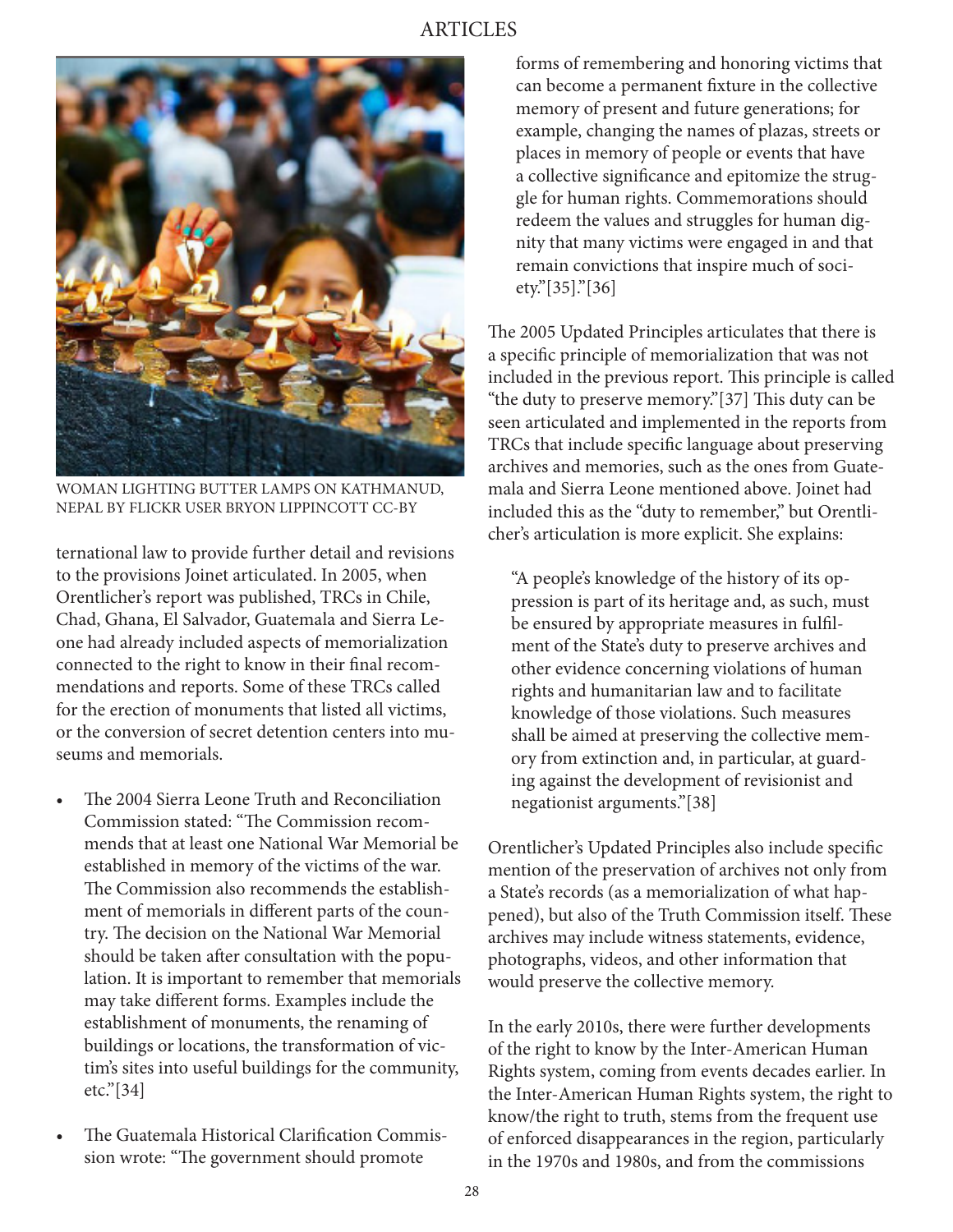created in Argentina, and later in El Salvador and Guatemala. Neither the Inter-American Declaration nor the Convention have specific provisions on the right to truth, but, the Inter-American Court has linked the right to know to IHL provisions as discussed above, as well as to the prohibition on enforced disappearances, deprivation of liberty and failure to provide information.[39] The Court has found that states do have an obligation to conduct an investigation to find the whereabouts of someone who has been disappeared so that the victim's family may know the truth of what happened.[40] The Inter-American Commission has reinforced this obligation, noting that victim's families have a right to know what happened, and States must provide a recourse for families.[41]

Additionally, in a 2012 report to the UN General Assembly, Pablo de Grieff, the Special Rapporteur on the promotion of truth, justice, reparation and guarantees of non-recurrence, wrote that the measures of "truth, justice, reparations and guarantees of non-recurrence" while essential, may not be sufficient, and "other measures that have the potential to contribute are commemorations, the establishment of memorials and, very importantly, a reform of the educational systems".[42] These are all mechanisms to memorialize events of a conflict or mass human rights violations and ensure that they are not forgotten in the collective memory.[43]

#### RECENT EXAMPLES: CANADA AND NEPAL

Two of the most recent TRCs have been or are grappling themselves with these various rights and duties and how they should be implemented. In Canada, a Truth and Reconciliation Commission was created by a settlement agreement to address the legacy of the Indian Residential School program, which existed for decades.[44] "These residential schools were created for the purpose of separating Aboriginal children from their families, in order to minimize and weaken family ties and cultural linkages, and to indoctrinate children into a new culture—the culture of the legally dominant Euro-Christian Canadian society . . .."[45] About 150,000 children went through the Indian Residential Schools.[46] This TRC was not created in the aftermath of a conflict or to address wrongs during a war, but the TRC recommendations were quite extensive in regards to memorialization.

The TRC report provides extensive and holistic "calls to action," including one specifically for museums and archives. The report calls on museums and archives to ensure that information about the residential schools is available publicly, that there is compliance with the Universal Declaration on Indigenous Rights, and asks the federal government to ensure resources for reconciliation related events/activities/exhibits at museums and archives.[47] Perhaps most substantially is the creation of the National Centre for Truth and Reconciliation, which houses all of the statements from the Truth and Reconciliation Commission, documents, and archives.[48] This is a place where anyone can go to read and learn about the information found through the TRC. It was created to ensure that continued learning and preserve memories.

In Nepal, there are two active truth commissions, one is the Truth and Reconciliation Commission and the second is the Commission on Investigation of Enforced Disappearance. Following a ten year armed conflict in Nepal, the fighting parties, the Government of Nepal and the Communist Party of Nepal (Maoist party), negotiated a Comprehensive Peace Agreement in 2006, which provided for the creation of a truth commission.[49] The commissions were not actually created until February 2015 through a piece of domestic legislation, and since their creation, they have received about 60,000 complaints.[50] They had mandates until only 2017, which were extended by one year until 2018, and which were then extended again for another one year each.[51] Unfortunately, the commissions have only five members,[52] which make the work quite slow given the volume, but the commission has a mandate to investigate and publish information, and to recommend reparations or compensation. Memorialization has become an essential part of the work of a truth commission.

In 2017, the International Center for Transitional Justice published a report based on interviews with Nepalis who were victims of the armed conflict.[53] The report delves into the significance of memorialization in Nepali culture, and unofficial efforts to remember victims of the war from 1996-2006. Nepalis who participated in the study noted numerous reasons why public memorialization was important, including recoding the names of people who were victims of the conflict, and seeing family members publically recognized as victims.[54] The memorials could also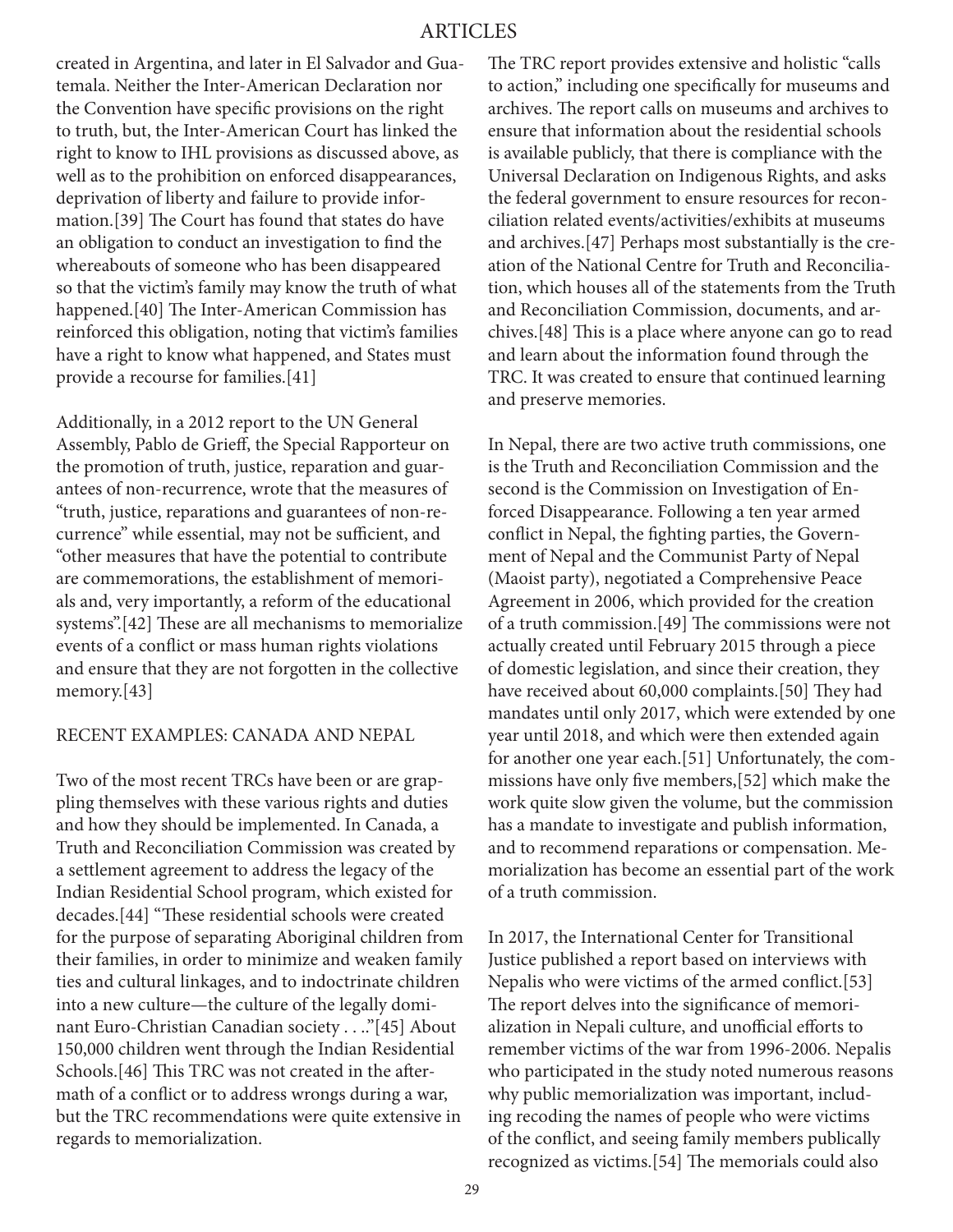## ARTICLES

serve to share stories and educate younger generations about the conflict.[55] There are already a number of unofficial memorials that have been built, and participants discussed how the location of the memorial was important in regards to whether they were in an urban area like the capital, where many people who see it, or whether they were constructed locally, where violations happen, or perhaps both for different audiences and purposes.[56] However, many participants noted that the memorials do not reduce their own suffering, but provide a public recognition of it.[57]

#### **CONCLUSION**

The actual implementation of the right to know and the right to truth through TRCs has helped human rights systems clarify and strengthen these rights. Many TRCs have reinforced duties to memorialize events, and soft law instruments have also built on these findings to develop the practice of documenting TRCs and a much stronger foundation for the right to know. As observed in some of the original TRCs such as in South Africa, Guatemala and El Salvador these commissions upheld the idea of the right to truth simply through their existence and objective. Additionally, the commissions' recommendations to promote memorialization reinforced the idea of the right to know. Founded on IHL and IHRL, the Inter-American system has also provided clearer articulations of these rights. Similarly, additional human rights soft law created through UN reports have further clarified, synthesized, and strengthened the right to know and the duty to remember. The continual dialogue between national mechanisms, regional bodies, and the international UN system has solidified and articulated the rights of survivors, their families, and societies to know what happened during a period of violence and for their States to ensure that these episodes are remembered. These developments have created a strong foundation for current truth commissions, including the commissions in Canada and Nepal, to ensure that memorialization efforts are included in reparations.

Law on Armed Conflict. This article is written in the author's personal capacity and does not represent the views of her employer.

1 Priscilla B. Hayner, Unspeakable Truths: Transitional Justice and the Challenge of Truth Commissions 62 (Routledge, 2001). 2 Honouring the Truth, Reconciling for the Future, (Truth & Reconciliation Comm. of Canada, 2015), http://www.trc.ca/ assets/pdf/Honouring\_the\_Truth\_Reconciling\_for\_the\_Future\_ July\_23\_2015.pdf.

3 Louis Bickford, "Memoryworks/Memory Works," in Transitional Justice, Culture and Society 495 (Clara Ramirez-Barat ed., 2014).

4 Id. at 493 (discussing "memory museums" being built in Argentina, Chile and Peru).

5 See, e.g., The Right to Truth in The Americas, (Inter-Am. Comm'n H.R., 2014), http://www.oas.org/en/iachr/reports/pdfs/ Right-to-Truth-en.pdf (discussing on the right to truth stemming from the prohibition on enforced disappearance). 6 Id.

7 Jean-Marie Henckaerts & Louis Doswald-Beck, Customary International Humanitarian Law (2005), https://www.icrc.org/ en/doc/assets/files/other/customary-international-humanitarian-law-i-icrc-eng.pdf (Rule 116 (addressing accounting for the dead); Rule 117 (discussing accounting for missing persons); Rule 150 (discussing reparation)).

8 Geneva Convention relative to the Protection of Civilian Persons in Times of War, art. 26, Aug., 12 1949, 75 U.N.T.S 287; Protocol Additional (I) to the Geneva Conventions of 12 Aug. 1949 and Relating to the Protection of Victims of International Armed Conflicts art. 33, Jun. 8, 1977, 1125 U.N.T.S. 3. 9 Geneva Convention relative to the Treatment of Prisoners of War art. 122 (Aug. 12, 1949), 75 U.N.T.S 135. 10 See Henckaerts & Doswald-Beck, supra note 7, at Rule 117 ("In a resolution

adopted in 1974, the UN General Assembly called upon parties to armed conflicts, "regardless of their character or location, during and after the end of hostilities", to provide information about those who are missing in action.").

11 Id. at Rules 98, 117.

12 Id. at Rules 98, 105, 116.

13 Protocol Additional (I) to the Geneva Conventions of 12 Aug. 1949, supra note 8.

14 Commentary on the Additional Protocols of 8 June 1977 to the Geneva Conventions of 12 August 1949 1055, (Yves Sandoz, Christophe Swinarski, and Bruno Zimmerman eds., Geneva, 1987).

15 Id. at 1055-56.

16 Id. ("(C)ompensation is only due 'if the case demands.'")

17 Henckaerts & Doswald-Beck, supra note 7, at Rule 150. 18 Hayner, supra note 1.

19 Id.

20 Priscilla B. Hayner, Truth Commissions: A Schematic Overview, 88 INT'L REV. OF THE RED CROSS 295 (2006).

21 5 Truth & Reconciliation Comm'n of S. Africa Rep. 175 (1998), http://www.justice.gov.za/trc/report/finalreport/Volume5.pdf [hereinafter Truth & Reconciliation Report].

22 Archdiocese of Guatemala, Guatemala, never again! : REMHI, Recovery of Historical Memory Project ; the ofiicial report of the Human Rights Office, Archdiocese of Guatemala (Orbis Books, 1999).

23 From Madness to Hope: the 12-year war in El Salvador: Re-

<sup>\*</sup> Tracey B.C. Begley is a Legal Advisor for the International Committee of the Red Cross in the Regional Delegation for the United States and Canada. She has worked in Geneva, South Asia and Guatemala, and as part of civil society efforts supporting the negotiations of the Convention on Cluster Munitions. She is a graduate of American University Washington College of Law and serves on the Executive Committee of the Lieber Society on the